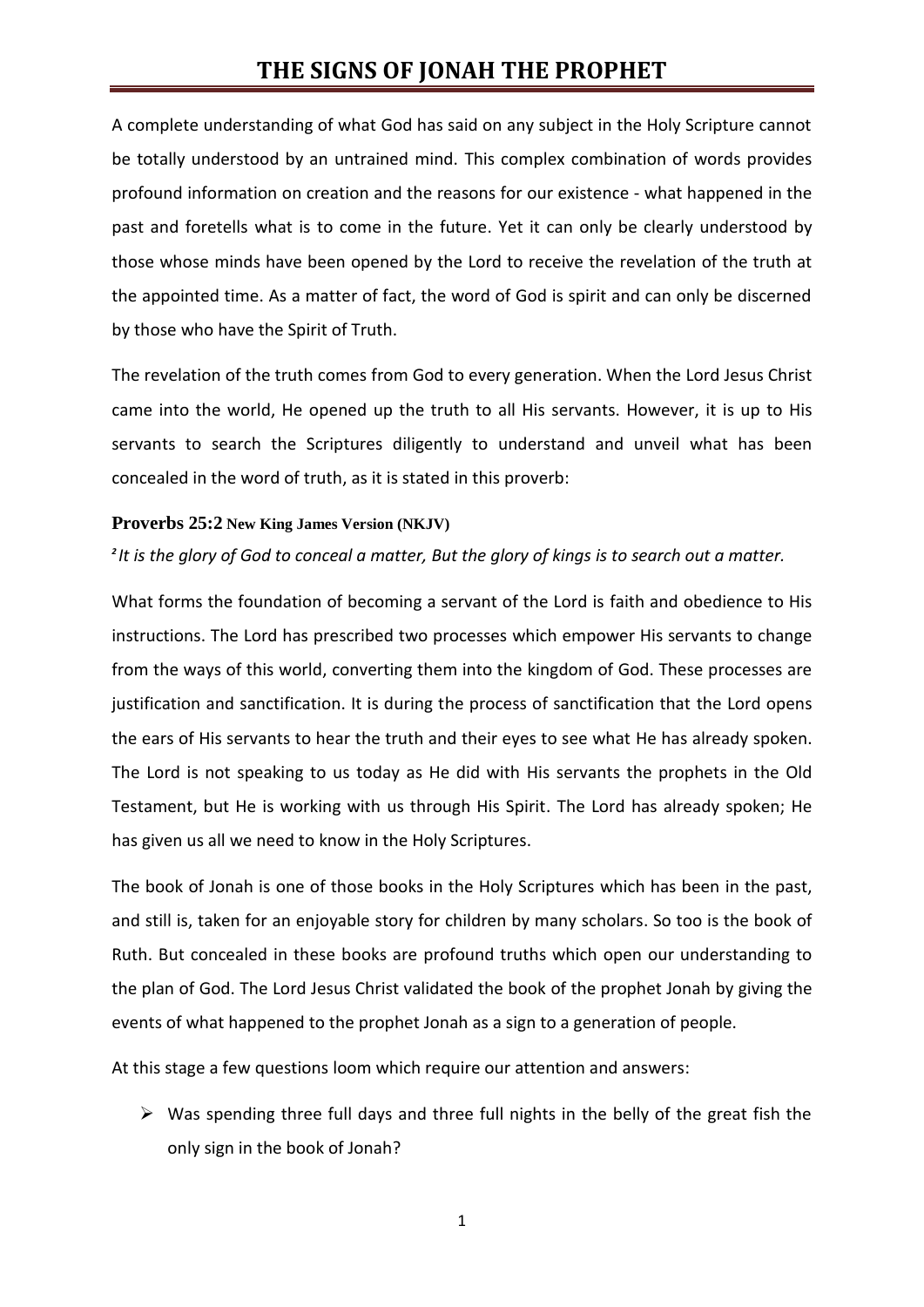- $\triangleright$  Was the Lord addressing only the generation of people before Him when He walked the Earth, or was He in reality addressing the current generation of people?
- $\triangleright$  What was the catalyst that compelled the people of Nineveh to repent?

A diligent investigation reveals that the majority of what the Lord Jesus Christ said was directed more to our generation of people than to any other generation before us. We are the last generation of this present age; we will therefore see the consummation of all things. When the Lord was asked for a sign by the Scribes and the Pharisees, He said:

## **Matthew 12:38-42 New King James Version (NKJV)**

*<sup>38</sup> Then some of the scribes and Pharisees answered, saying, "Teacher, we want to see a sign from You."*

*<sup>39</sup> But He answered and said to them, "An evil and adulterous generation seeks after a sign, and no sign will be given to it except the sign of the prophet Jonah. <sup>40</sup> For as Jonah was three days and three nights in the belly of the great fish, so will the Son of Man be three days and three nights in the heart of the earth. <sup>41</sup> The men of Nineveh will rise up in the judgment with this generation and condemn it, because they repented at the preaching of Jonah; and indeed a greater than Jonah is here. <sup>42</sup> The queen of the South will rise up in the judgment with this generation and condemn it, for she came from the ends of the earth to hear the wisdom of Solomon; and indeed a greater than Solomon is here.*

What sign were the Scribes and Pharisees looking for? The Lord performed many miracles during His time on Earth and these people saw and heard all that He did. So was this question about a sign really for them or for our benefit? Has there ever been a generation of people more evil and adulterous than our generation? There is a reason why we have to seriously consider this question. Noah's generation was evil and violent and the flood came and took them all away almost instantly. Something worse has been prophesised for our generation. So, was the Lord in reality addressing our generation?

We have to be crystal clear on this point - Jonah was in the belly of the great fish for three full days and three full nights. The Lord prophesised that He will be in the heart of the Earth (the grave) for three full days and three full nights, which adds up to seventy-two hours. Therefore, anything that attests that this period of time was shorter than seventy-two hours is not in alignment with the truth. This implies that all those who believe in a Good Friday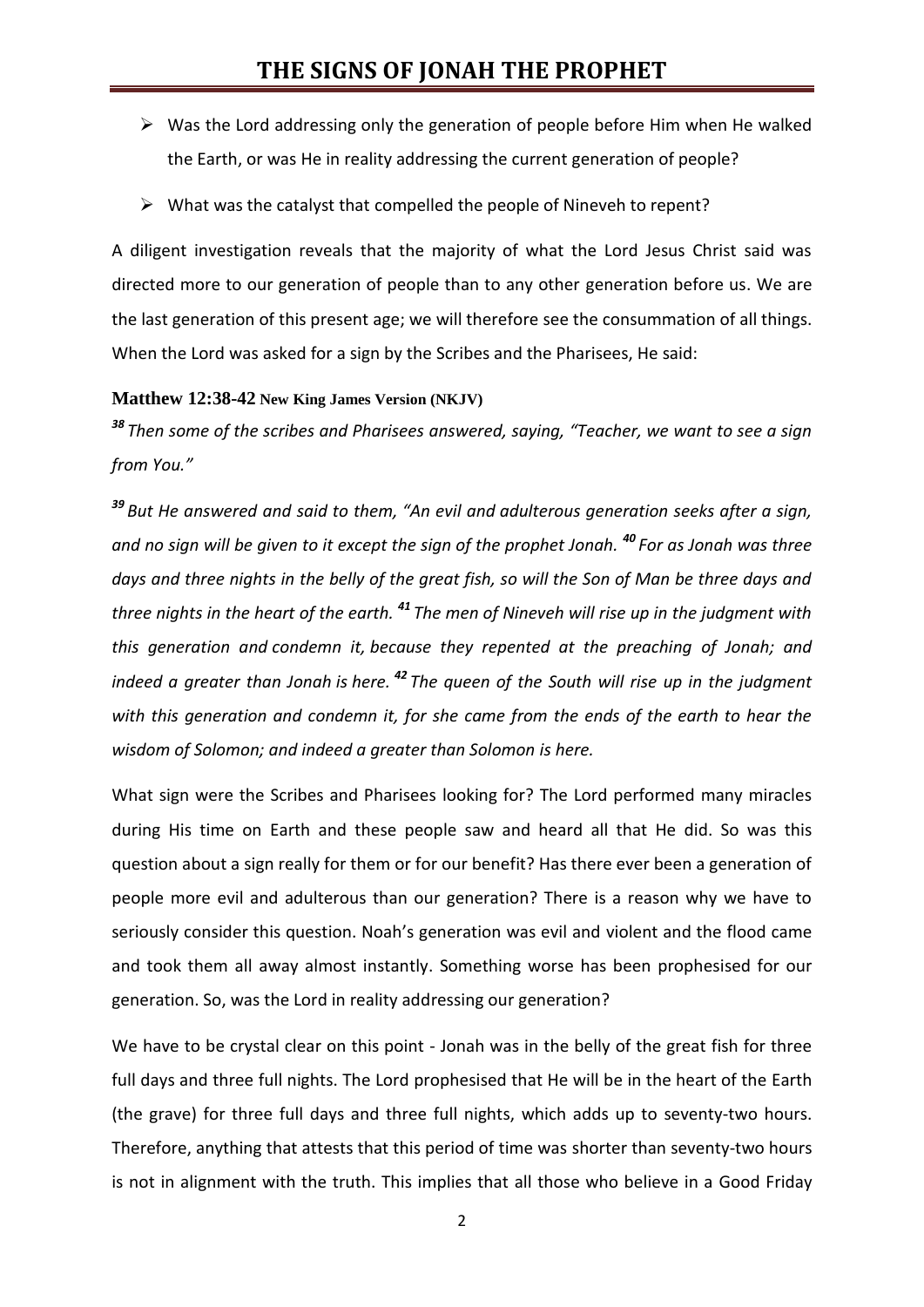and Easter Sunday resurrection have no understanding of the truth. They are being deceived because Friday afternoon to Sunday morning does not add up to seventy-two hours.

Please do the sums yourself and reconsider your position. Your salvation depends on who you trust. The Lord Jesus Christ is not in those houses which do not preach the truth. If these ministers do not hold the truth in something which is so clear for all to see, what about other truths which are more complicated to understanding?

The word of God is truth; what God has said and commands – we must do. It is not about what the majority of people on Earth believe is the truth. Most live according to the precepts and commandments of men in honour of the god of this present age: Satan the devil and his many wiles. The devil and his ministers have created many schemes geared to deceive their followers. It is your responsibility to find out the truth for yourself. You will be the one standing before the judgement seat of the Lord on the appointed day and the transposition of blame will not be an option.

### **WHY DID GOD CHOOSE JONAH?**

There must have been many other prophets available to God during that period of time, but God chose the prophet Jonah. God knew that Jonah would not do His will at the first time of asking. What are the reasons behind God's choice of Jonah? We know God knows all things and can tell the end from the beginning:

#### **Isaiah 46:9-11 New King James Version (NKJV)**

*9 Remember the former things of old, For I am God, and there is no other; I am God, and there is none like Me, <sup>10</sup>Declaring the end from the beginning, And from ancient times things that are not yet done, Saying, 'My counsel shall stand, And I will do all My pleasure,' <sup>11</sup> Calling a bird of prey from the east, The man who executes My counsel, from a far country. Indeed I have spoken it; I will also bring it to pass. I have purposed it; I will also do it.*

If God's counsel stands and He does as He pleases, then there must be very good reasons why He chose Jonah for this particular assignment and not any of the other prophets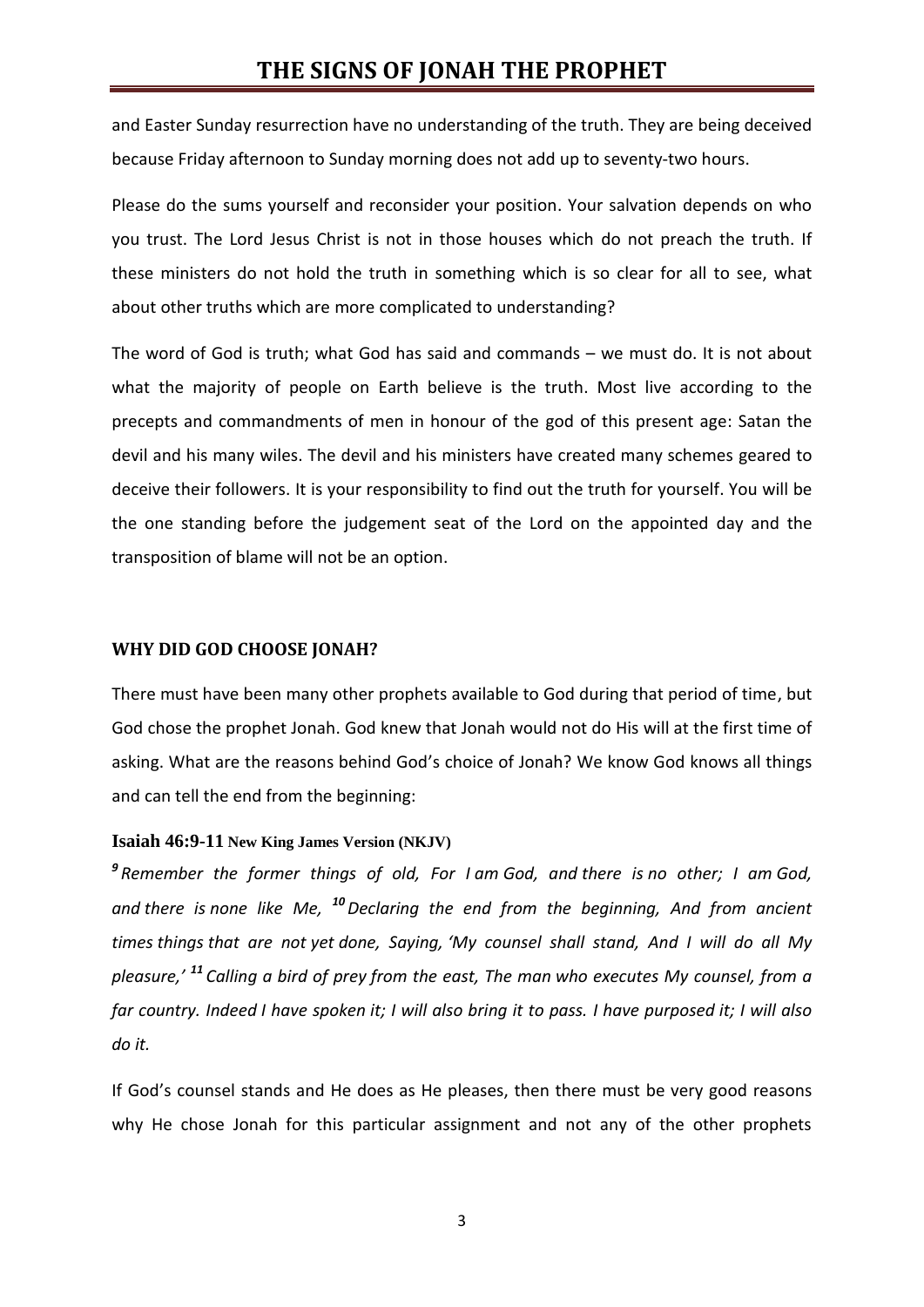available to Him at the time. According to Scripture, when the word of the Lord came to Jonah, he decided to flee to Tarshish:

## **Jonah 1:1-3 New King James Version (NKJV)**

*<sup>1</sup>Now the word of the LORD came to Jonah the son of Amittai, saying, <sup>2</sup> "Arise, go to Nineveh, that great city, and cry out against it; for their wickedness has come up before Me." <sup>3</sup> But Jonah arose to flee to Tarshish from the presence of the LORD. He went down to Joppa, and found a ship going to Tarshish; so he paid the fare, and went down into it, to go with them to Tarshish from the presence of the LORD.*

Form this passage of Scripture, we realise that Jonah was a typical Israelite who was against all ungodliness and wanted to see that those who did not obey God be punished. He also knew God was merciful, slow to anger, abundant in loving-kindness and ready to forgive all those who repent. It was for that reason that he fled to Tarshish:

## **Jonah 4:1-3 New King James Version (NKJV)**

*1 But it displeased Jonah exceedingly, and he became angry. <sup>2</sup> So he prayed to the LORD, and said, "Ah, LORD, was not this what I said when I was still in my country? Therefore I fled previously to Tarshish; for I know that You are a gracious and merciful God, slow to anger and abundant in lovingkindness, One who relents from doing harm. <sup>3</sup> Therefore now, O LORD, please take my life from me, for it is better for me to die than to live!"*

Jonah had seen that the Lord had relented from the harm that He had said He would bring on the people of Nineveh because the people of Nineveh had repented from their evil ways:

## **Jonah 3:10 New King James Version (NKJV)**

*<sup>10</sup> Then God saw their works, that they turned from their evil way; and God relented from the disaster that He had said He would bring upon them, and He did not do it.*

God knew what Jonah would do before He chose him. We must realise - God directs the course of life for His purpose. He sees the end from the beginning. One of the reasons why God chose Jonah was because if any other prophet would have gone to Nineveh immediately and preached repentance - then the people of Nineveh would not have repented. Jonah's detour to Nineveh on the way to Tarshish, and the events that happened on the way, led to the people of Nineveh repenting.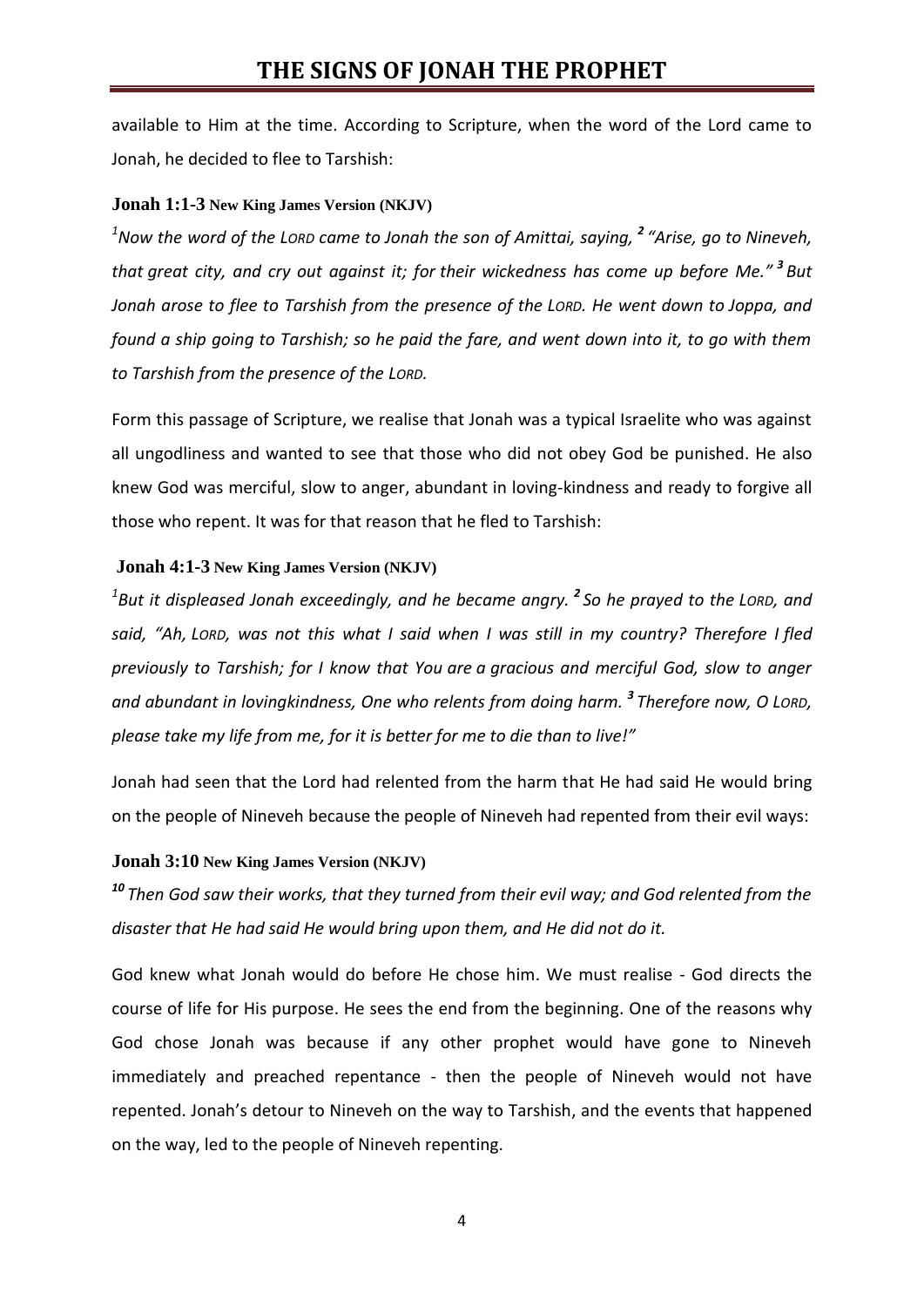A deeper examination of the events that occured in the book of Jonah reveals the fact that the prophet Jonah foreshadowed what was to happen to the Lord Jesus Christ. Jonah was given as a sign to the people of Nineveh, which led them to repent. Similarly, the Lord Jesus Christ has been given as a sign to the world to lead those who believe to repent. We have been given both Jonah and the Lord Jesus Christ as a sign.

## **THE PARALLELS OF JONAH AND THE LORD JESUS CHRIST**

God has promised that He will do nothing if He has not first revealed His secret to His servants the prophets:

## **Amos 3:3-7 New King James Version (NKJV)**

*3 Can two walk together, unless they are agreed? <sup>4</sup> Will a lion roar in the forest, when he has no prey? Will a young lion cry out of his den, if he has caught nothing? <sup>5</sup> Will a bird fall into a snare on the earth, where there is no trap for it? Will a snare spring up from the earth, if it has caught nothing at all? <sup>6</sup> If a trumpet is blown in a city, will not the people be afraid? If there is calamity in a city, will not the LORD have done it?*

*7 Surely the Lord GOD does nothing, Unless He reveals His secret to His servants the prophets.*

It is of paramount importance to notice one of the great principles of life in this passage of Scripture. Two people cannot walk together unless they agree. We cannot walk alongside God if we do not agree with what God has said. God made us; His word is final regardless of what we might think. There is also this important question from the above passage of Scripture: if there is calamity in a city, will not the Lord have done it? The Lord knows everything. If He allows something to happen on Earth, it must be for a good reason which may not be known to us. There are a few parallels between the events in the book of Jonah, that led the people of Nineveh to repent, and what happened during the ministry of the Lord Jesus Christ.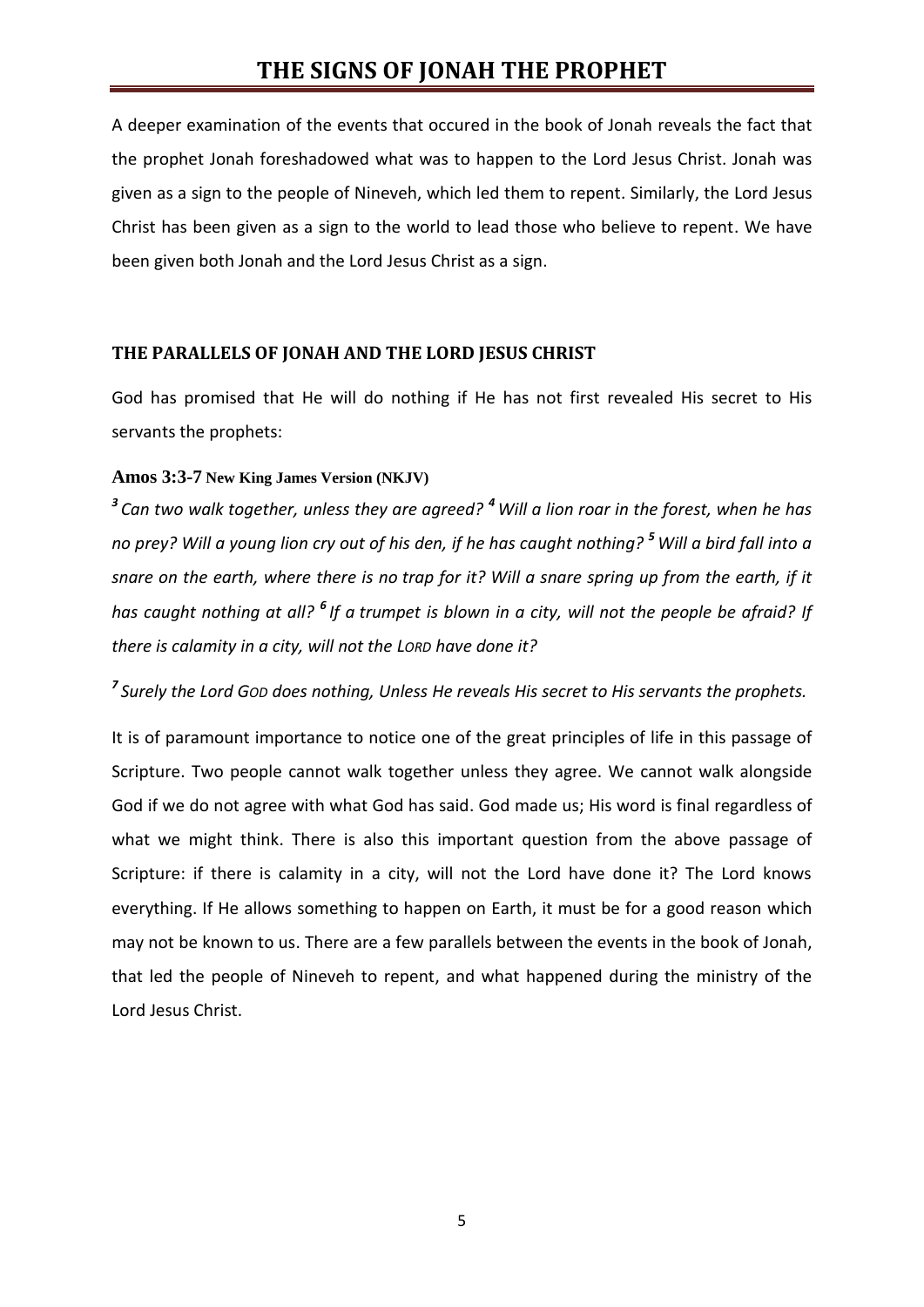## **GOD WAS IN CONTROL; THE FAITH OF JONAH AND THE LORD**

There are many signs that led the people of Nineveh to repent - all of which were directed by God. As it was with Joseph in the book of Genesis, who his brothers sold as a slave to the Ishmaelite traders who carried him into Egypt:

## **Genesis 37:25-28 New King James Version (NKJV)**

*<sup>25</sup> And they sat down to eat a meal. Then they lifted their eyes and looked, and there was a company of Ishmaelites, coming from Gilead with their camels, bearing spices, balm, and myrrh, on their way to carry them down to Egypt. <sup>26</sup> So Judah said to his brothers, "What profit is there if we kill our brother and conceal his blood? <sup>27</sup> Come and let us sell him to the Ishmaelites, and let not our hand be upon him, for he is our brother and our flesh." And his brothers listened. <sup>28</sup> Then Midianite traders passed by; so the brothers pulled Joseph up and lifted him out of the pit, and sold him to the Ishmaelites for twenty shekels of silver. And they took Joseph to Egypt.*

When his brothers came to sojourn with him in Egypt, he declared to them that it was God who directed his path to Egypt to save many lives.

## **Genesis 50:19-21 New King James Version (NKJV)**

*<sup>19</sup> Joseph said to them, "Do not be afraid, for am I in the place of God? <sup>20</sup> But as for you, you meant evil against me; but God meant it for good, in order to bring it about as it is this day, to save many people alive. <sup>21</sup>Now therefore, do not be afraid; I will provide for you and your little ones." And he comforted them and spoke kindly to them.*

When Jonah decided to flee to Tarshish from the presence of the Lord, he actually triggered the Lord's plan into action. This led the people of Nineveh to believe what God had said He will do to them if they did not turn from their evil ways. The Lord knew the situation and His plan was progressing as intended. It started when the Lord sent out a great wind on the sea:

# **Jonah 1:4-5 New King James Version (NKJV)**

*4 But the LORD sent out a great wind on the sea, and there was a mighty tempest on the sea, so that the ship was about to be broken up.*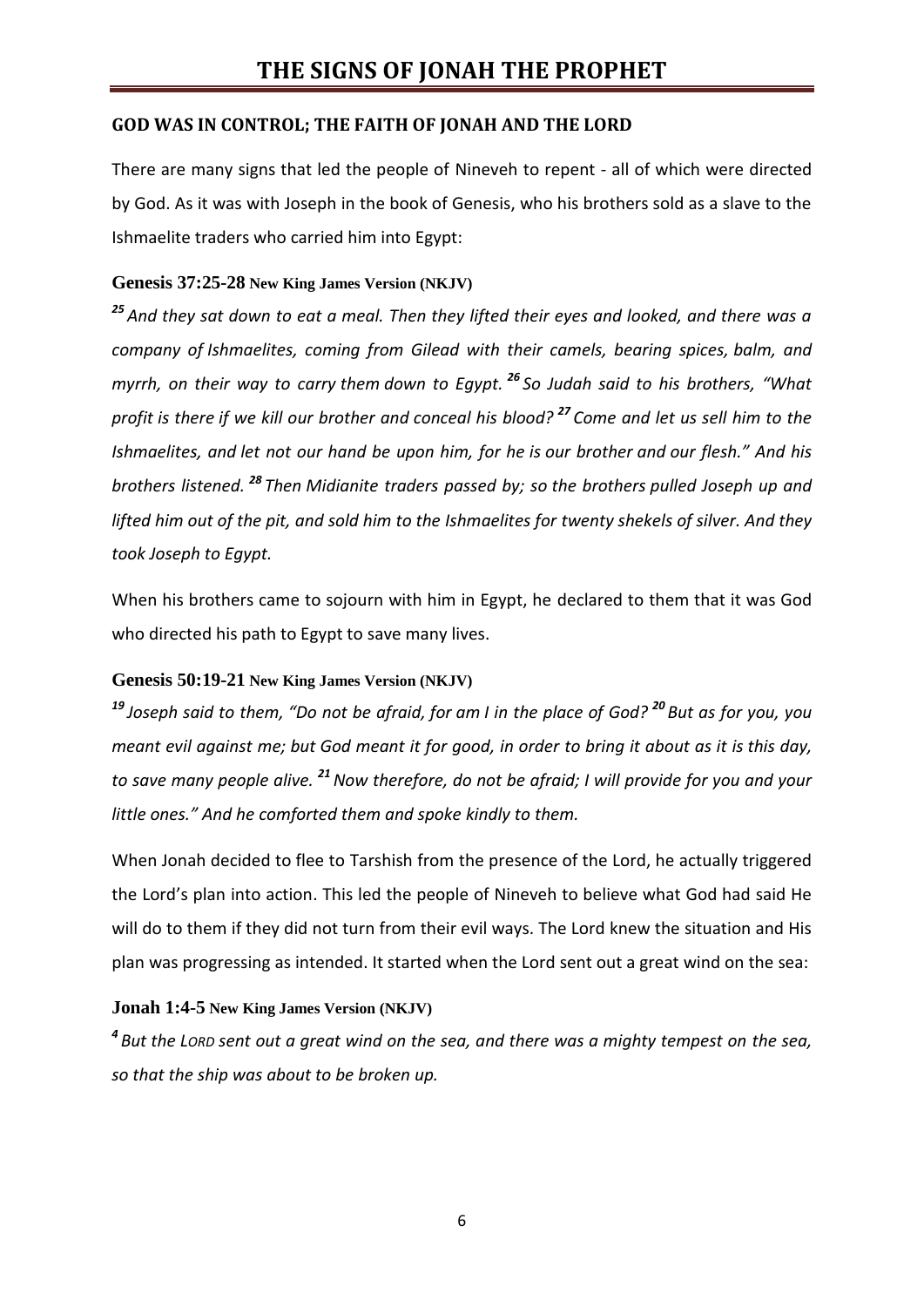*5 Then the mariners were afraid; and every man cried out to his god, and threw the cargo that was in the ship into the sea, to lighten the load. But Jonah had gone down into the lowest parts of the ship, had lain down, and was fast asleep.*

Jonah knew the power of God and trusted in the fact that nothing would happen to him without the knowledge of God. So he went into the lower parts of the ship and slept while the mariners were afraid and crying to their gods who could not save them. The Lord Jesus Christ was in a similar situation with His disciples in a storm:

#### **Luke 8:22-25 New King James Version (NKJV)**

*<sup>22</sup>Now it happened, on a certain day, that He got into a boat with His disciples. And He said to them, "Let us cross over to the other side of the lake." And they launched out. <sup>23</sup> But as they sailed He fell asleep. And a windstorm came down on the lake, and they were filling with water, and were in jeopardy. <sup>24</sup> And they came to Him and awoke Him, saying, "Master, Master, we are perishing!"*

*Then He arose and rebuked the wind and the raging of the water. And they ceased, and there was a calm. <sup>25</sup> But He said to them, "Where is your faith?"*

*And they were afraid, and marvelled, saying to one another, "Who can this be? For He commands even the winds and water, and they obey Him!"*

The Lord was in control of the situation and was asleep during the storm. As we know - the Lord has unwavering faith and He trusted in God the Father. Jonah trusted in his God and his faith was unmoved by the storm that befell them out at sea.

It was God who prepared the great fish to be Jonah's grave for three days and it was God who commanded the fish to vomit out Jonah on the dry land:

#### **Jonah 1:17 New King James Version (NKJV)**

*<sup>17</sup>Now the LORD had prepared a great fish to swallow Jonah. And Jonah was in the belly of the fish three days and three nights.*

God had prepared the heart of Joseph of Arimathea to do His will. He was chosen to prepare a burial place for the Lord and was given the boldness to go to Pilate and ask for the body of the Lord: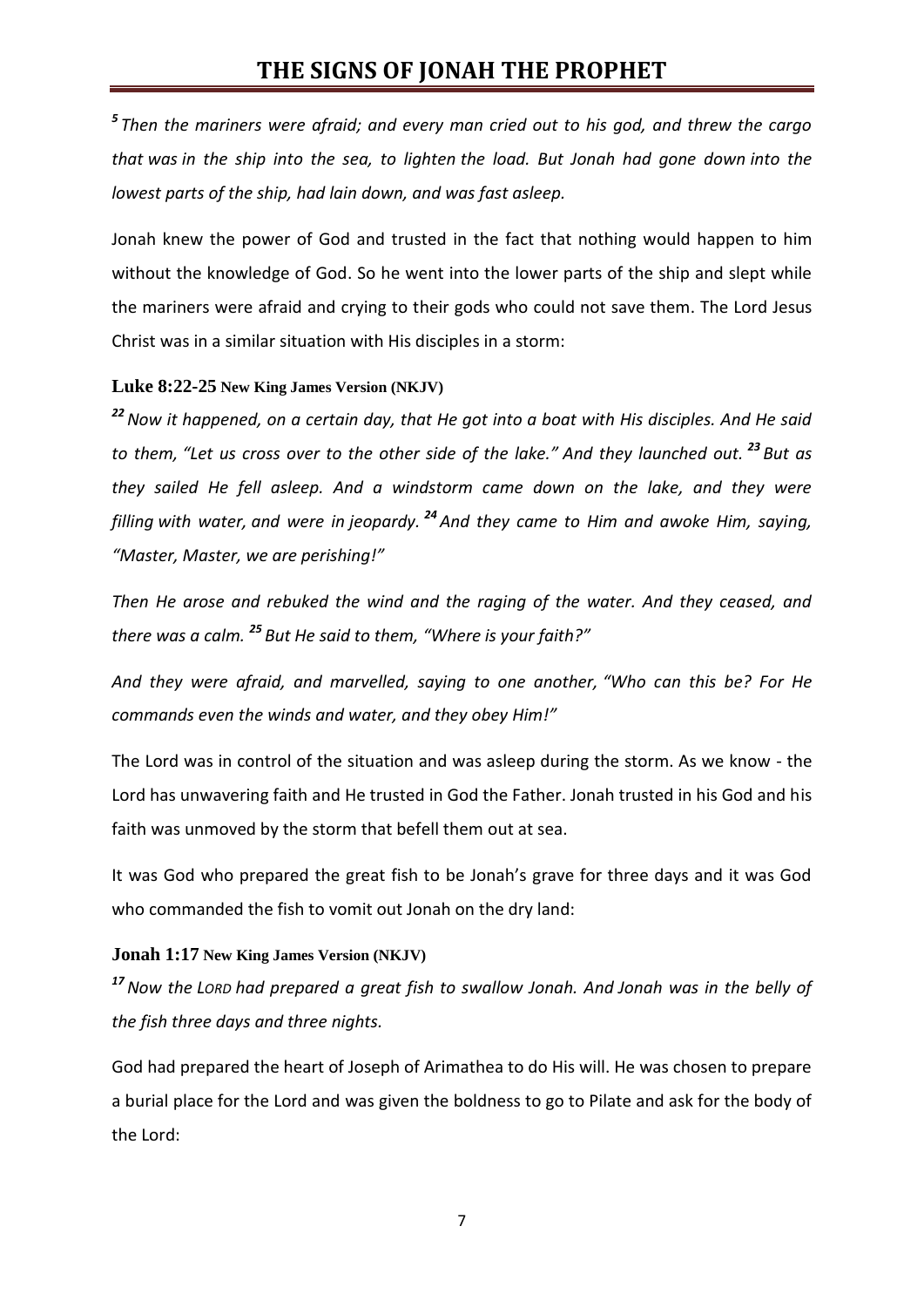#### **Luke 23:50-55 New King James Version (NKJV)**

*<sup>50</sup>Now behold, there was a man named Joseph, a council member, a good and just man. <sup>51</sup>He had not consented to their decision and deed. He was from Arimathea, a city of the Jews, who himself was also waiting for the kingdom of God. <sup>52</sup> This man went to Pilate and asked for the body of Jesus. <sup>53</sup> Then he took it down, wrapped it in linen, and laid it in a tomb that was hewn out of the rock, where no one had ever lain before. <sup>54</sup> That day was the Preparation, and the Sabbath drew near. <sup>55</sup> And the women who had come with Him from Galilee followed after, and they observed the tomb and how His body was laid.*

All this was done to fulfill Scripture.

Above are two examples of the fact that God was in control of these events and nothing could have happened beyond the limits of His plan. Both the Lord and Jonah's trust was in God. They believed that God is who He is and that with God all things are possible.

### **THE MESSAGE**

A message is always carried by a messenger. Jonah was a messenger from God to the people of Nineveh, likewise was the Lord to the children of Israel and the Gentiles. Just as the people of Nineveh did not see the events on the way to Tarshish but believed, the Lord has said blessed are those who have not seen but believe:

#### **John 20:27-29 New King James Version (NKJV)**

*<sup>27</sup> Then He said to Thomas, "Reach your finger here, and look at My hands; and reach your hand here, and put it into My side. Do not be unbelieving, but believing." <sup>28</sup> And Thomas answered and said to Him, "My Lord and my God!" <sup>29</sup> Jesus said to him, "Thomas, because you have seen Me, you have believed. Blessed are those who have not seen and yet have believed."*

This information from God, which Jonah took to Nineveh, had two phases. The first phase of the message was for the people of Nineveh to repent from their violent and evil ways in a given period of time. Jonah must have preached this message to the mariners when He told them why he was running away from the presence of the Lord: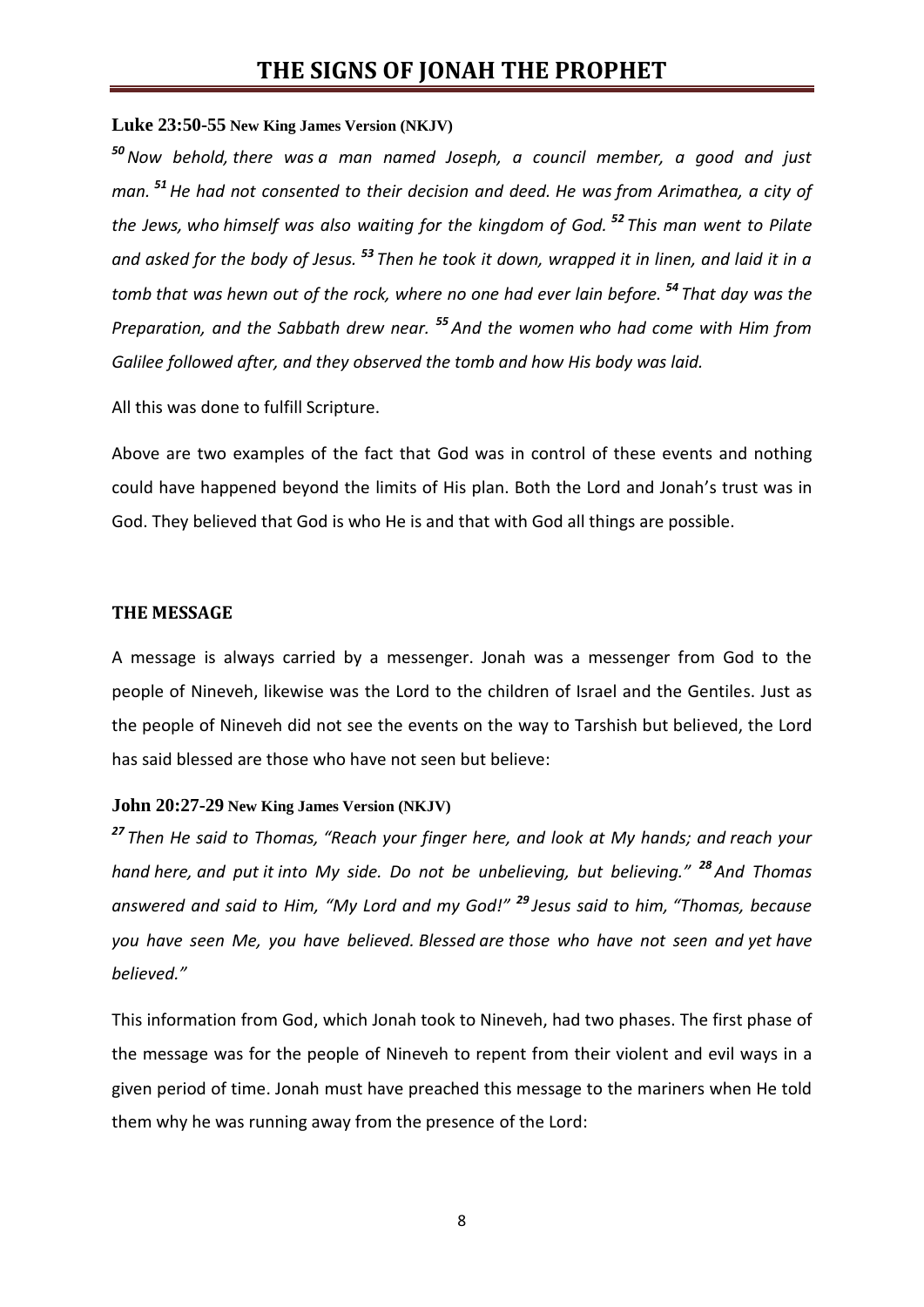## **Jonah 3:5-9 New King James Version (NKJV)**

*5 So the people of Nineveh believed God, proclaimed a fast, and put on sackcloth, from the greatest to the least of them. <sup>6</sup> Then word came to the king of Nineveh; and he arose from his throne and laid aside his robe, covered himself with sackcloth and sat in ashes. <sup>7</sup> And he caused it to be proclaimed and published throughout Nineveh by the decree of the king and his nobles, saying,*

*Let neither man nor beast, herd nor flock, taste anything; do not let them eat, or drink water. <sup>8</sup> But let man and beast be covered with sackcloth, and cry mightily to God; yes, let everyone turn from his evil way and from the violence that is in his hands. <sup>9</sup> Who can tell if God will turn and relent, and turn away from His fierce anger, so that we may not perish?*

The second phase was a stern warning of the consequences of not obeying God's instructions:

### **Jonah 3:4 New King James Version (NKJV)**

*4 And Jonah began to enter the city on the first day's walk. Then he cried out and said, "Yet forty days, and Nineveh shall be overthrown!"*

The Lord came preaching the gospel of the kingdom of God, saying:

## **Mark 1:14-15 New King James Version (NKJV)**

*<sup>14</sup>Now after John was put in prison, Jesus came to Galilee, preaching the gospel of the kingdom of God, <sup>15</sup> and saying, "The time is fulfilled, and the kingdom of God is at hand. Repent, and believe in the gospel."*

As we know, where there is a belief, action must always follow that belief. In other words, if we do not act on what we profess to believe, then it means nothing to us. The Lord added:

## **Luke 13:1-5 New King James Version (NKJV)**

*1 There were present at that season some who told Him about the Galileans whose blood Pilate had mingled with their sacrifices. <sup>2</sup> And Jesus answered and said to them, "Do you suppose that these Galileans were worse sinners than all other Galileans, because they suffered such things? <sup>3</sup> I tell you, no; but unless you repent you will all likewise perish.<sup>4</sup>Or those eighteen on whom the tower in Siloam fell and killed them, do you think that they*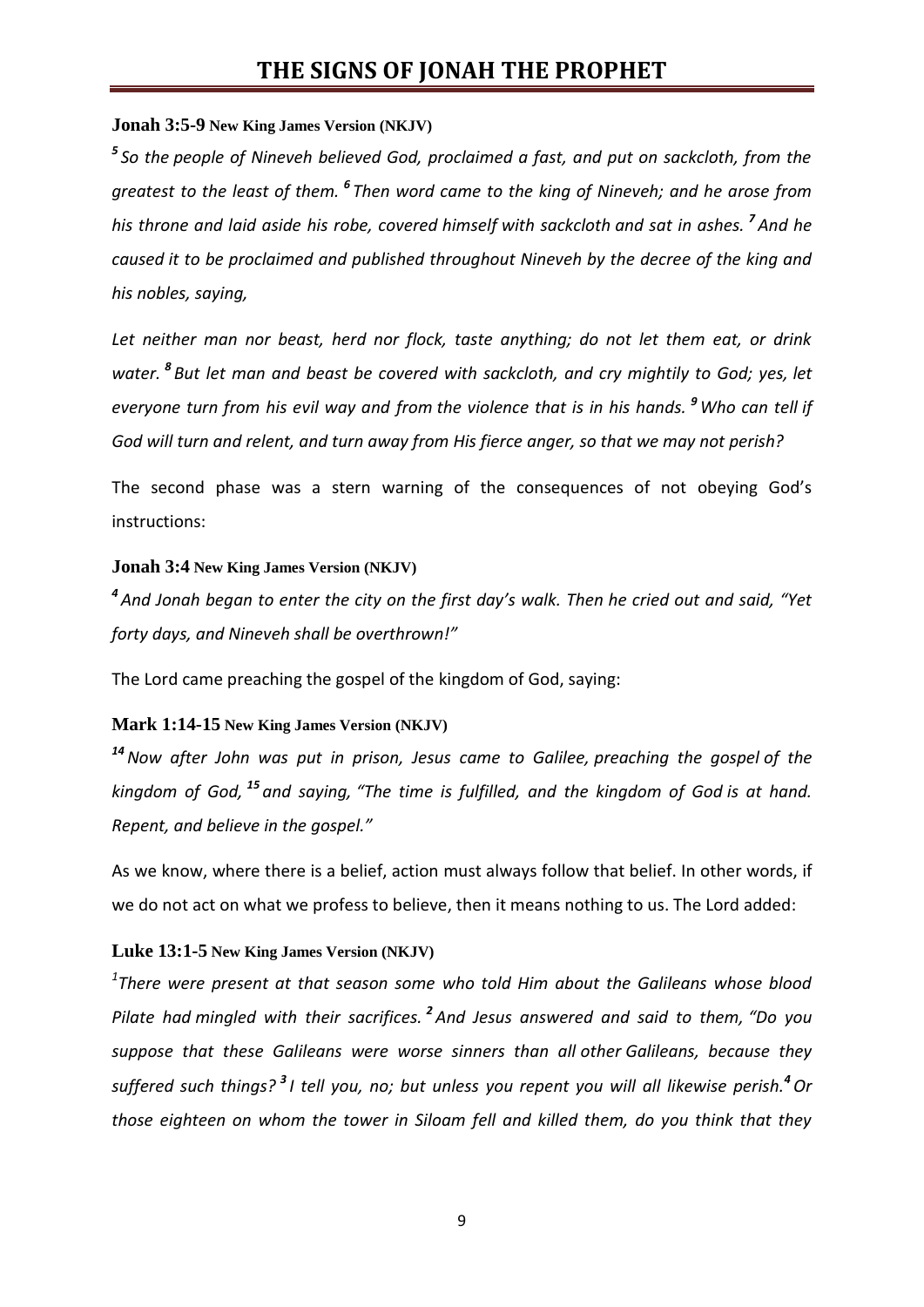*were worse sinners than all other men who dwelt in Jerusalem? <sup>5</sup> I tell you, no; but unless you repent you will all likewise perish."*

The Lord gave the timeframe when He proclaimed:

## **Luke 4:18-19 New King James Version (NKJV)**

*<sup>18</sup> "The Spirit of the LORD is upon Me, Because He has anointed Me To preach the gospel to the poor; He has sent Me to heal the brokenhearted, To proclaim liberty to the captives And recovery of sight to the blind, To set at liberty those who are oppressed; <sup>19</sup> To proclaim the acceptable year of the LORD."*

The acceptable year of the Lord is the timeframe in which all men everywhere have been called to repent. This timeframe is about to end. The next phase of God's salvation plan is redemption for those who have repented and obeyed His commandments and punishment for those who choose not to obey the commandments of the Lord. Remember, there is a difference between punishment and judgement:

## **Matthew 7:21-23 New King James Version (NKJV)**

*<sup>21</sup> "Not everyone who says to Me, 'Lord, Lord,' shall enter the kingdom of heaven, but he who does the will of My Father in heaven. <sup>22</sup> Many will say to Me in that day, 'Lord, Lord, have we not prophesied in Your name, cast out demons in Your name, and done many wonders in Your name?'<sup>23</sup> And then I will declare to them, 'I never knew you; depart from Me, you who practice lawlessness!'*

The warning has gone forth to all those who practise lawlessness. On that day the Lord will send those away from His presence who did not repent from their sins.

# **THE DISCIPLES**

The Holy Scripture stipulates that the Lord called His disciples at the beginning of His ministry and performed many miracles so that they would believe. This started when He turned water into wine in Cana of Galilee:

## **John 2:1-11 New King James Version (NKJV)**

*<sup>1</sup>On the third day there was a wedding in Cana of Galilee, and the mother of Jesus was there. <sup>2</sup>Now both Jesus and His disciples were invited to the wedding. <sup>3</sup> And when they ran*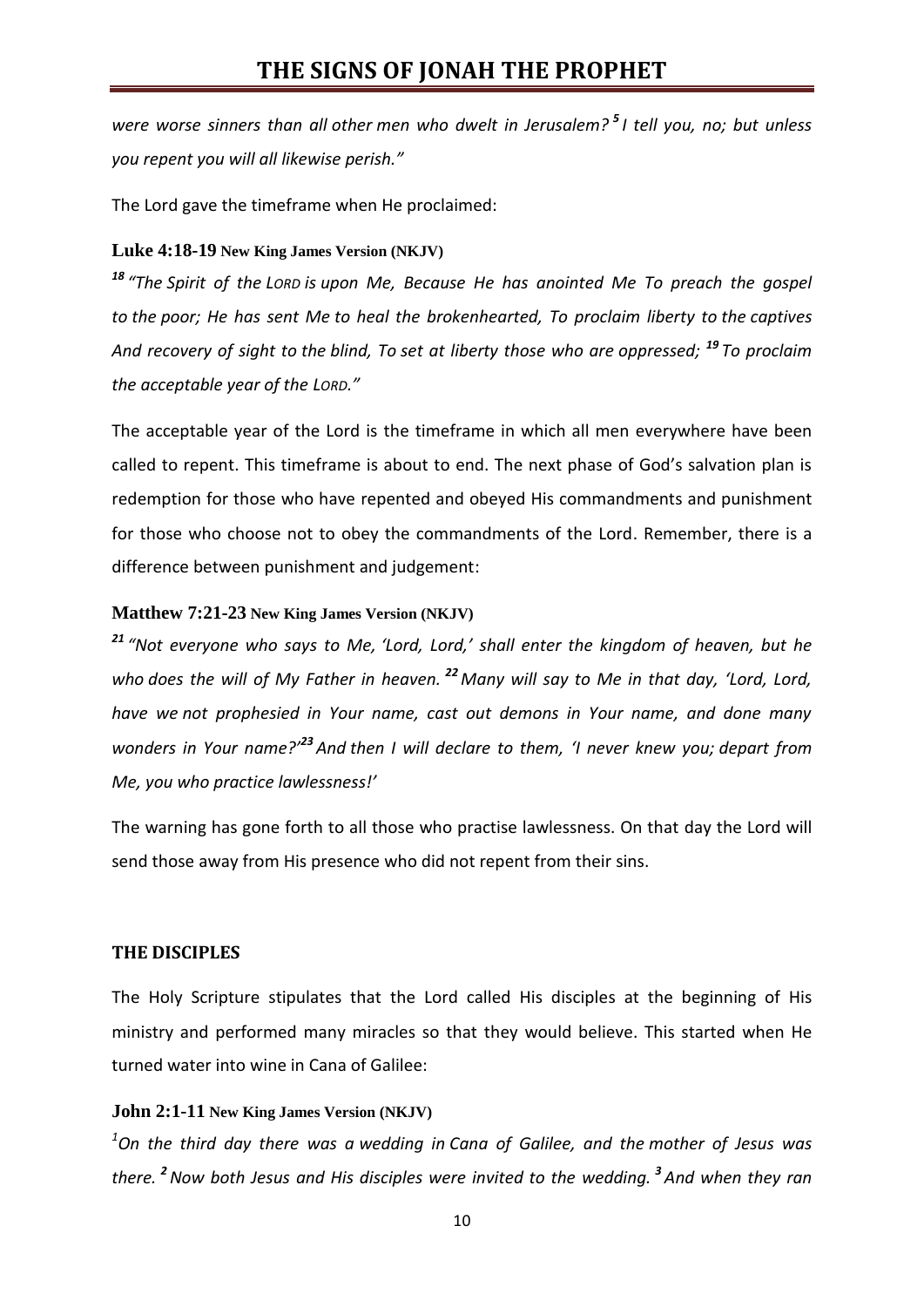*out of wine, the mother of Jesus said to Him, "They have no wine." <sup>4</sup> Jesus said to her, "woman, what does your concern have to do with Me? My hour has not yet come." <sup>5</sup>His mother said to the servants, "Whatever He says to you, do it."*

*<sup>6</sup>Now there were set there six waterpots of stone, according to the manner of purification of the Jews, containing twenty or thirty gallons apiece. <sup>7</sup> Jesus said to them, "Fill the waterpots with water." And they filled them up to the brim. <sup>8</sup> And He said to them, "Draw some out now, and take it to the master of the feast." And they took it.*

*<sup>9</sup> When the master of the feast had tasted the water that was made wine, and did not know where it came from (but the servants who had drawn the water knew), the master of the feast called the bridegroom. <sup>10</sup> And he said to him, "Every man at the beginning sets out the good wine, and when the guests have well drunk, then the inferior. You have kept the good wine until now!" <sup>11</sup> This beginning of signs Jesus did in Cana of Galilee, and manifested His glory; and His disciples believed in Him.*

As for Jonah, God had already prepared disciples for him. The mariners were his disciples. They heard his word and believed what Jonah had told them when he gave them the reasons why the sea was tempestuous to them:

### **Jonah 1:6-10 New King James Version (NKJV)**

*6 So the captain came to him, and said to him, "What do you mean, sleeper? Arise, call on your God; perhaps your God will consider us, so that we may not perish."*

*7 And they said to one another, "Come, let us cast lots, that we may know for whose cause this trouble has come upon us." So they cast lots, and the lot fell on Jonah. <sup>8</sup> Then they said to him, "Please tell us! For whose cause is this trouble upon us? What is your occupation? And where do you come from? What is your country? And of what people are you?"*

*9 So he said to them, "I am a Hebrew; and I fear the LORD, the God of heaven, who made the sea and the dry land." <sup>10</sup> Then the men were exceedingly afraid, and said to him, "Why have you done this?" For the men knew that he fled from the presence of the LORD, because he had told them.*

It was God who had put it in the hearts of these mariners to cast lots and the lot fell on Jonah. This made the mariners even more afraid: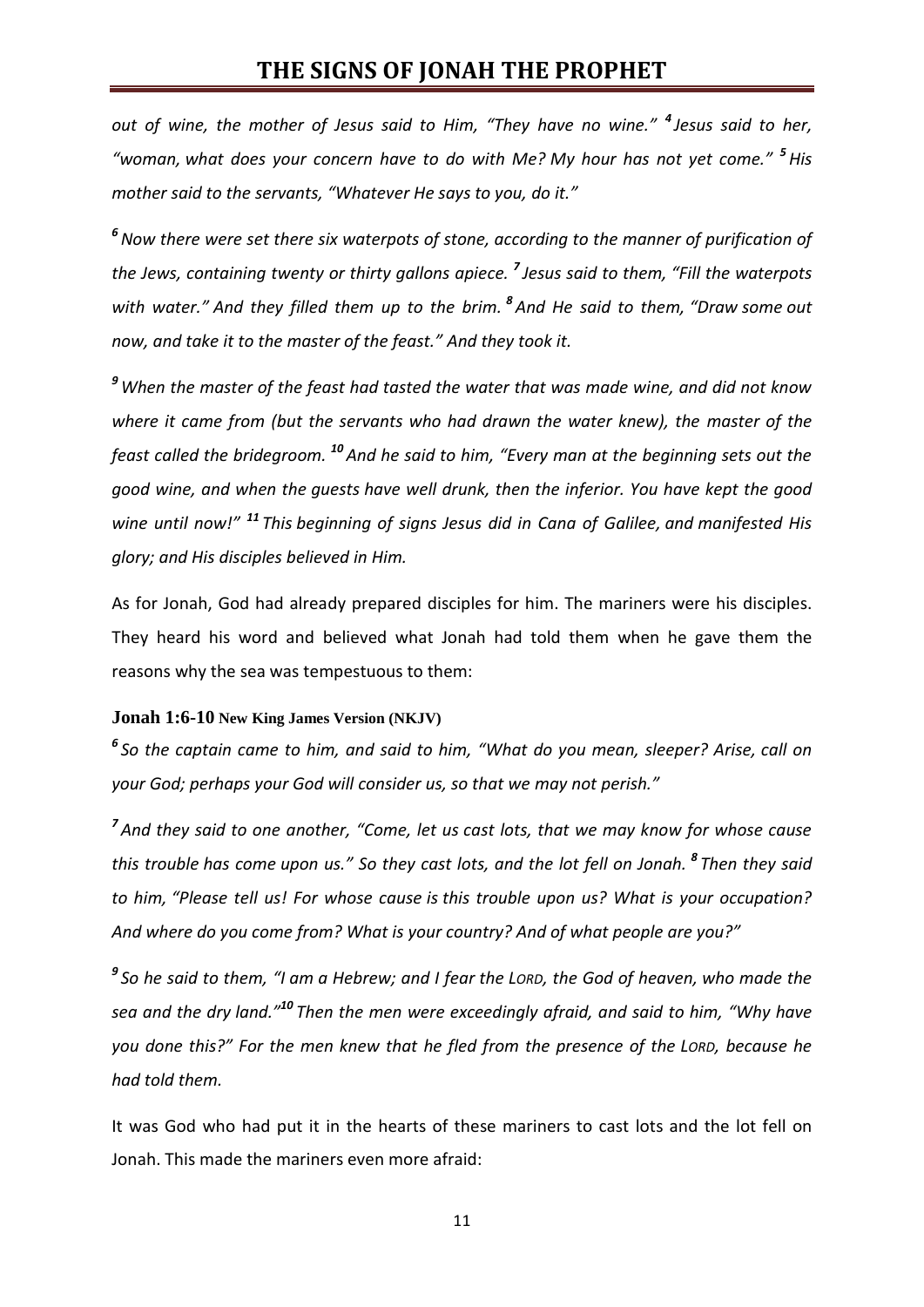# **Proverbs 16:33 New King James Version (NKJV)**

*<sup>33</sup> The lot is cast into the lap, But its every decision is from the LORD.*

These mariners now knew they were dealing with the only true God - who brought the children of Israel through the Red Sea and onto dry land. These men became Jonah's disciples because of the events that befell them.

# **SALVATION IN THE LORD AND JONAH**

The salvation of the world hinged on the Lord Jesus Christ coming into the world as the Lamb of God who was to be sacrificed for the sins of the world. John the Baptist came to bear witness to the Lord. He was the one to make the Lamb of God known to Israel:

# **John 1:29-31 New King James Version (NKJV)**

*<sup>29</sup> The next day John saw Jesus coming toward him, and said, "Behold! The Lamb of God who takes away the sin of the world! <sup>30</sup> This is He of whom I said, 'After me comes a Man who is preferred before me, for He was before me.' <sup>31</sup> I did not know Him; but that He should be revealed to Israel, therefore I came baptizing with water."*

The reason why the Lord Jesus Christ had to be offered for our sins is because of the love God has for us and the awesome purpose He has for our lives. There are many in our generation of people who attach no value to their lives and the lives of others. Some will even place more value on the lives of animals and birds than that of men - what ignorance. Consider this passage of Scripture:

# **John 3:16-18 New King James Version (NKJV)**

*<sup>16</sup> For God so loved the world that He gave His only begotten Son, that whoever believes in Him should not perish but have everlasting life.<sup>17</sup> For God did not send His Son into the world to condemn the world, but that the world through Him might be saved. <sup>18</sup> "He who believes in Him is not condemned; but he who does not believe is condemned already, because he has not believed in the name of the only begotten Son of God.*

The Lord gave the reason why many are going to be condemned: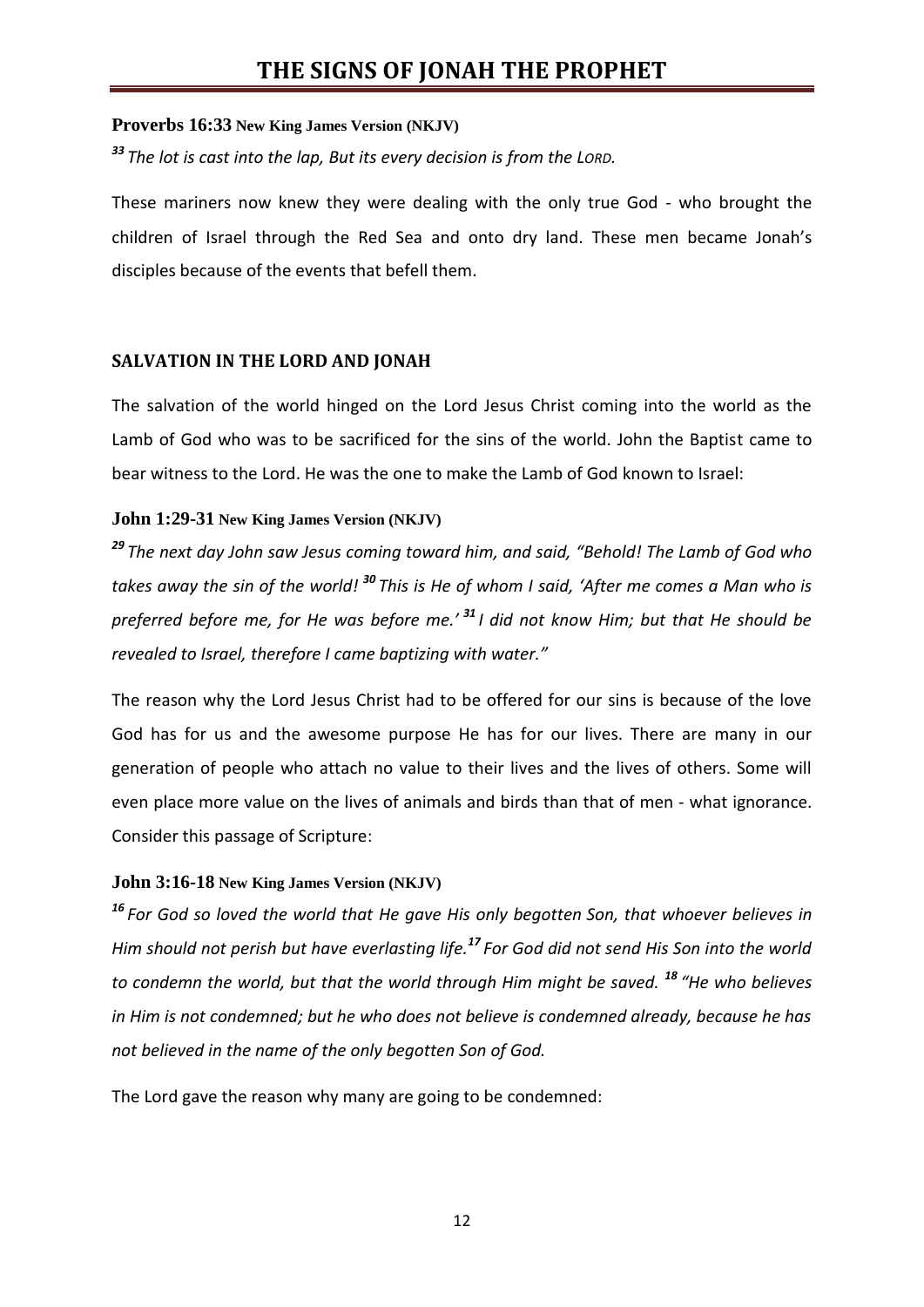# **John 3:19-20 New King James Version (NKJV)**

*<sup>19</sup> And this is the condemnation, that the light has come into the world, and men loved darkness rather than light, because their deeds were evil.<sup>20</sup> For everyone practicing evil hates the light and does not come to the light, lest his deeds should be exposed.*

Salvation is not just for those who were witness to the Lord and then believed. Salvation is also for those who believe the words of those who witnessed what happened to the Lord.

The salvation of the mariners was through the prophet Jonah. If they did not follow his instructions, they would have perished in the storm. They actually tried to save themselves but they could not:

#### **Jonah 1:11-16 New King James Version (NKJV)**

*<sup>11</sup> Then they said to him, "What shall we do to you that the sea may be calm for us?"—for the sea was growing more tempestuous. <sup>12</sup> And he said to them, "Pick me up and throw me into the sea; then the sea will become calm for you. For I know that this great tempest is because of me."*

*<sup>13</sup>Nevertheless the men rowed hard to return to land, but they could not, for the sea continued to grow more tempestuous against them. <sup>14</sup> Therefore they cried out to the Lord and said, "We pray, O LORD, please do not let us perish for this man's life, and do not charge us with innocent blood; for You, O LORD, have done as it pleased You." <sup>15</sup> So they picked up Jonah and threw him into the sea, and the sea ceased from its raging. <sup>16</sup> Then the men feared the LORD exceedingly, and offered a sacrifice to the LORD and took vows.*

Only after they had thrown Jonah into the sea did the sea cease from its raging. It was as the Lord had said:

### **John 3:14-15 New King James Version (NKJV)**

*<sup>14</sup> And as Moses lifted up the serpent in the wilderness, even so must the Son of Man be lifted up, <sup>15</sup> that whoever believes in Him should not perish but have eternal life.*

The sins of the world would not have been taken away if the Lord was not crucified. Similarly, only after Jonah was thrown into the sea did salvation come to the mariners and to those who believed their words.

13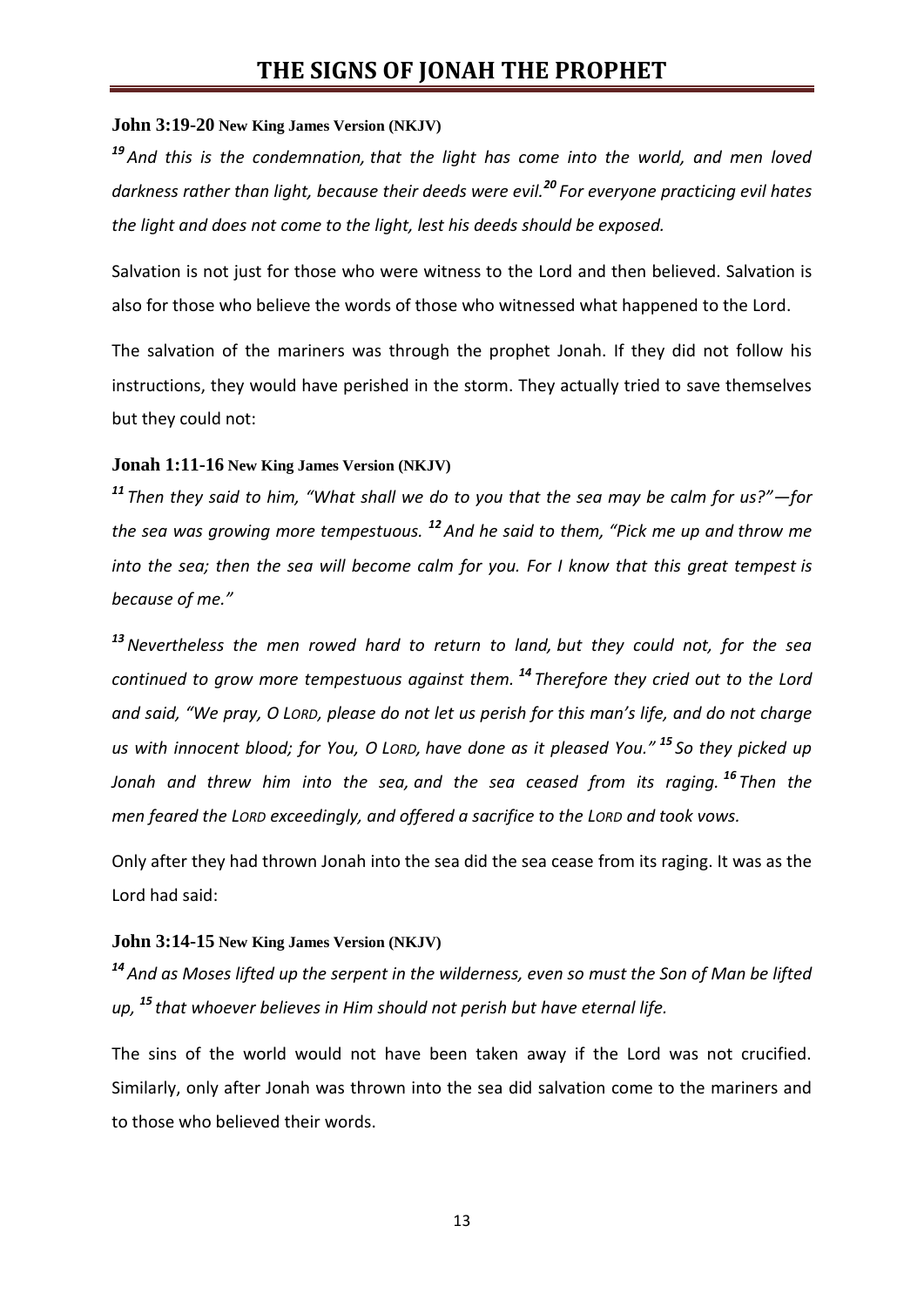## **THE DEATH AND RESURRECTION**

The Lord had prophesised to His disciples that He will be killed and on the third day He will rise from the dead. But they did not understand because it was hidden from them until after His resurrection.

# **Mark 9:31-32 New King James Version (NKJV)**

*<sup>31</sup> For He taught His disciples and said to them, "The Son of Man is being betrayed into the hands of men, and they will kill Him. And after He is killed, He will rise the third day." <sup>32</sup> But they did not understand this saying, and were afraid to ask Him.*

When the Lord was on the cross, and after he had fulfilled all the scriptures that were about Him, He said it was finished and gave up His spirit:

## **John 19:30 New King James Version (NKJV)**

*<sup>30</sup> So when Jesus had received the sour wine, He said, "It is finished!" And bowing His head, He gave up His spirit.*

It was at this point that Lord tasted death for all of us. In death, Satan had nothing on Him because He had not transgressed the commandments of God. Therefore, He could not be kept in the grave and after three days He was set free.

# **Luke 24:6-9 New King James Version (NKJV)**

*<sup>6</sup>He is not here, but is risen! Remember how He spoke to you when He was still in Galilee, <sup>7</sup> saying, 'The Son of Man must be delivered into the hands of sinful men, and be crucified, and the third day rise again.' "* <sup>8</sup> And they remembered His words. <sup>9</sup> Then they *returned from the tomb and told all these things to the eleven and to all the rest.*

His resurrection is our hope; because He lives - we live. Jonah was in the belly of the great fish, which was his grave, for three days and three nights:

# **Jonah 1:17 New King James Version (NKJV)**

*<sup>17</sup>Now the LORD had prepared a great fish to swallow Jonah. And Jonah was in the belly of the fish three days and three nights.*

On the third day, the Lord commanded the fish to vomit Jonah onto dry land. Jonah repented when He was in the belly of the fish and His prayers were heard by the Lord: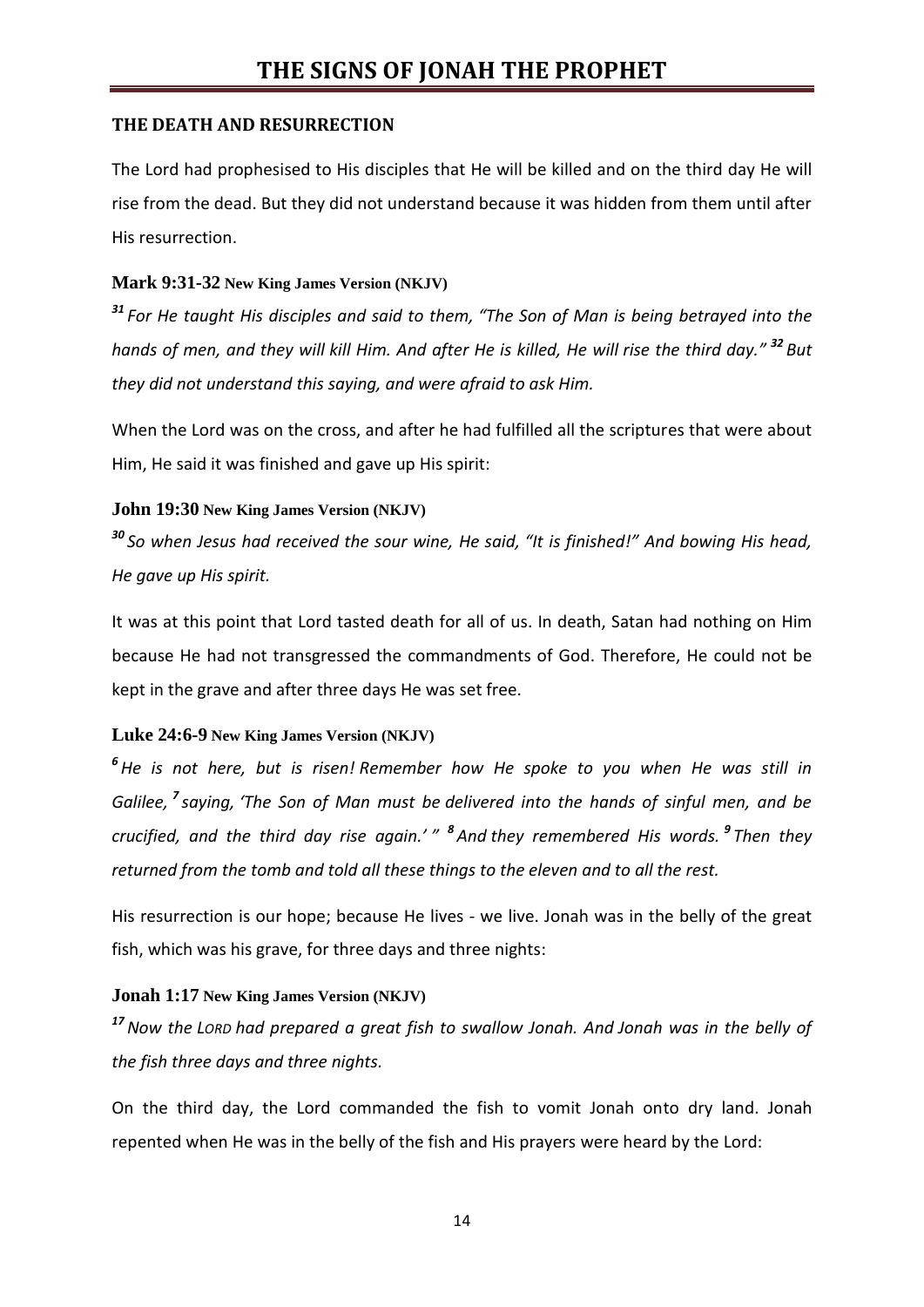#### **Jonah 2:8-10 New King James Version (NKJV)**

*8 "Those who regard worthless idols Forsake their own Mercy. <sup>9</sup> But I will sacrifice to You With the voice of thanksgiving; I will pay what I have vowed. Salvation is of the LORD."<sup>10</sup> So the LORD spoke to the fish, and it vomited Jonah onto dry land.*

Jonah died and was resurrected on the third day. This was the sign the Lord spoke about when He was asked by the Scribes and Pharisees for a sign.

#### **WHY DID THE PEOPLE OF NINEVAH REPENT**

Something must have been the trigger that compelled the people of Nineveh to repent from their violent and evil ways. It was not just the arrival of Jonah into the city or what he said. The prophet Jonah was well known in Nineveh before he set foot in the city. The question we have to ask is: how could that have happened?

The fear of God fell on the people of Nineveh when they heard the recounting of the event out at sea and what they had to do with Jonah in order to save their lives. After three days the prophet who they threw into the sea turned up alive. These mariners made vows to the Lord because they saw that the sea stopped raging immediately when Jonah was thrown out of the ship into the sea,.

#### **Jonah 1:14-16 New King James Version (NKJV)**

*<sup>14</sup> Therefore they cried out to the LORD and said, "We pray, O LORD, please do not let us perish for this man's life, and do not charge us with innocent blood; for You, O LORD, have done as it pleased You." <sup>15</sup> So they picked up Jonah and threw him into the sea, and the sea ceased from its raging. <sup>16</sup> Then the men feared the LORD exceedingly, and offered a sacrifice to the LORD and took vows.*

These men saw the power of God and feared Him. They saw that God cannot be mocked and that He will do as He pleases. When they got back to land they proclaimed what God had done to His prophet, who was fleeing away from His presence because he did not want to go to Nineveh to preach the message of repentance. Some of these men must have been compelled to go to Nineveh before the Lord sent Jonah the second time to tell them what God had proposed for them.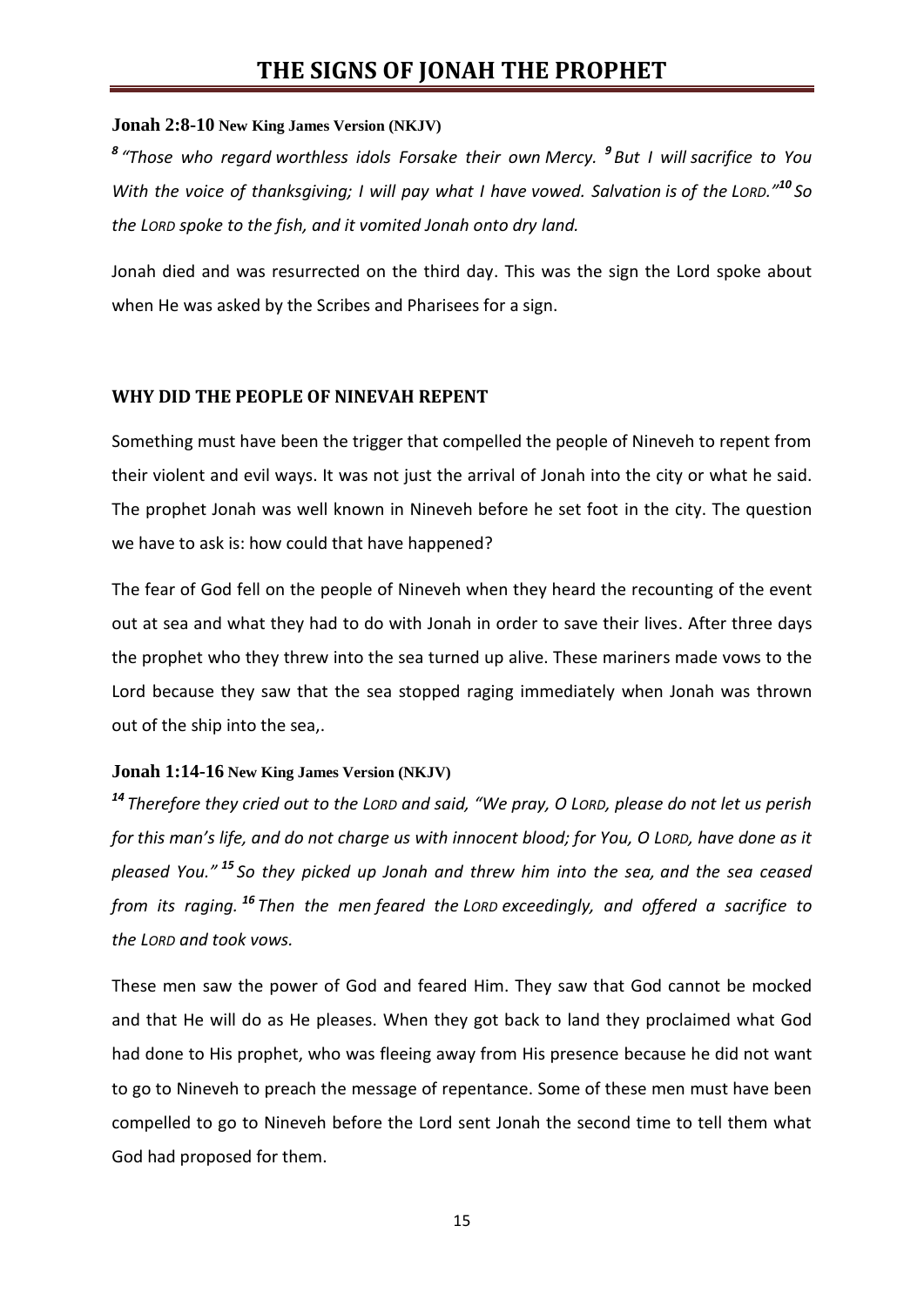When Jonah entered the city of Nineveh and began to preach the message God had given him - they set eyes on the prophet who was thrown in the sea and the reality of the situation must have hit home hard. Jonah had died but had been resurrected by God to complete the work He had asked him to do. They now knew that God was serious about what He had said and what He will do if they did not repent.

### **CONCLUSION**

We have the complete and living word of God and the signs from all the prophets of God, including His Son who was crucified for our sins. The message that runs through the length of the Holy Scriptures is one of repentance and obedience to the laws and commandments of God, along with faith in the Lord Jesus Christ who paid the penalty for our sins. This message has been signposted for us by Jonah, the Lord Jesus Christ and their disciples.

God has compelled some of His servants to perform strange acts, to serve as a demonstration to our generation of people - to show His power and might, and the gravity of the situation we find ourselves in. The prophet Isaiah had to walk around naked for three years, which serves as a sign to the western nations and Africans of what will befall them if they do not repent from their evil ways:

#### **Isaiah 20:1-4 New King James Version (NKJV)**

*1 In the year that Tartan came to Ashdod, when Sargon the king of Assyria sent him, and he fought against Ashdod and took it, <sup>2</sup> at the same time the LORD spoke by Isaiah the son of Amoz, saying, "Go, and remove the sackcloth from your body, and take your sandals off your feet." And he did so, walking naked and barefoot.*

*3 Then the LORD said, "Just as My servant Isaiah has walked naked and barefoot three years for a sign and a wonder against Egypt and Ethiopia, <sup>4</sup> so shall the king of Assyria lead away the Egyptians as prisoners and the Ethiopians as captives, young and old, naked and barefoot, with their buttocks uncovered, to the shame of Egypt.*

The names of places in the Holy Scripture are interchangeable and can be conflicting by design, but the meaning of the context is constant throughout. Understanding what the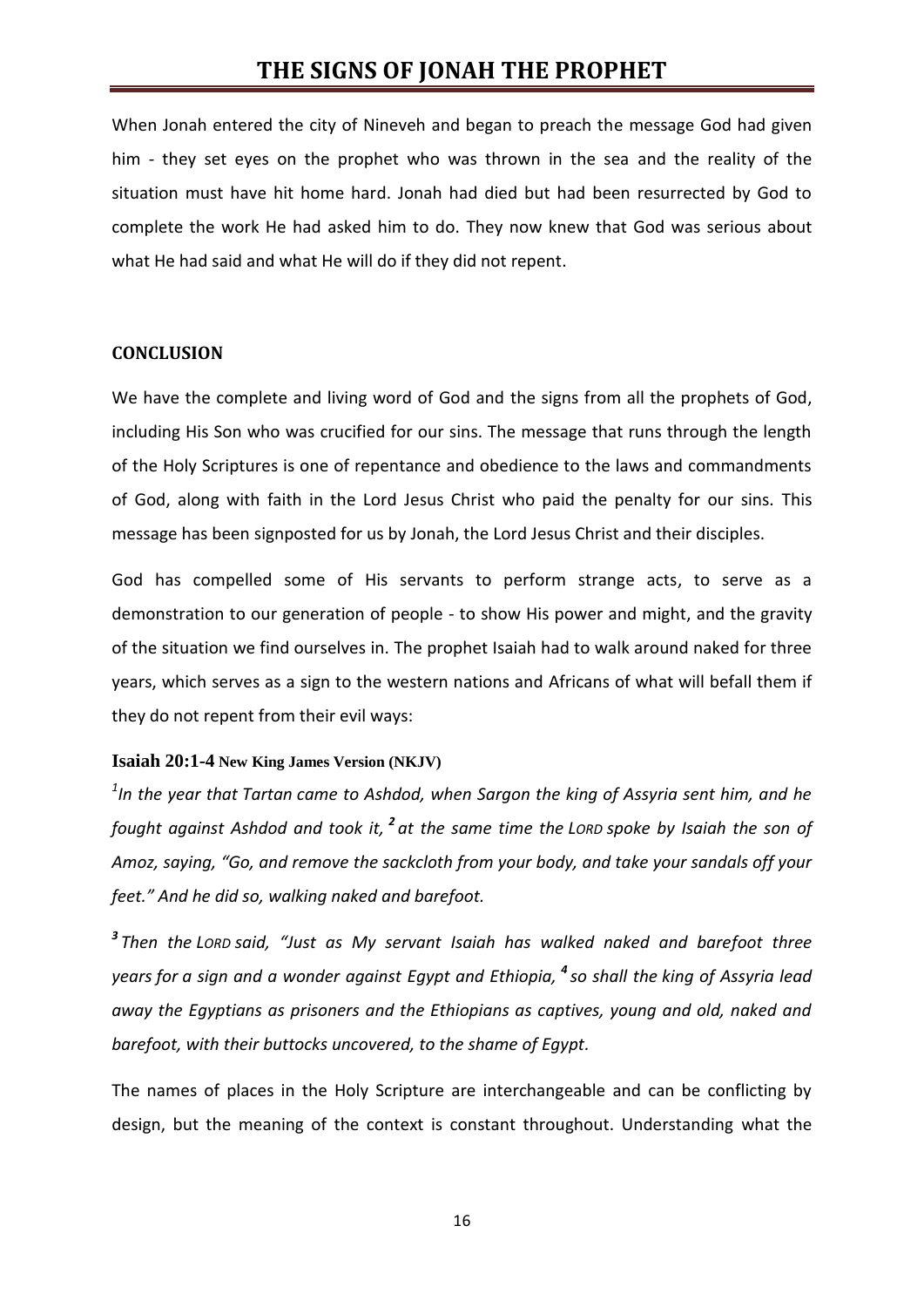Lord has said brings with it an understanding of who the Lord is addressing in any given passage of Scripture.

The prophet Ezekiel lost His wife and was commanded to not mourn her death. This is a sign of things to come, when the body of Christ will flee into the mountains and those who remain will mourn their failings with one another during the great tribulation.

## **Ezekiel 24:15-24 New King James Version (NKJV)**

*<sup>15</sup> Also the word of the LORD came to me, saying, <sup>16</sup> "Son of man, behold, I take away from you the desire of your eyes with one stroke; yet you shall neither mourn nor weep, nor shall your tears run down. <sup>17</sup> Sigh in silence, make no mourning for the dead; bind your turban on your head, and put your sandals on your feet; do not cover your lips, and do not eat man's bread of sorrow."*

*<sup>18</sup> So I spoke to the people in the morning, and at evening my wife died; and the next morning I did as I was commanded.*

*<sup>19</sup> And the people said to me, "Will you not tell us what these things signify to us, that you behave so?"*

*<sup>20</sup> Then I answered them, "The word of the LORD came to me, saying, <sup>21</sup> 'Speak to the house of Israel, "Thus says the Lord GOD: 'Behold, I will profane My sanctuary, your arrogant boast, the desire of your eyes, the delight of your soul; and your sons and daughters whom you left behind shall fall by the sword. <sup>22</sup> And you shall do as I have done; you shall not cover your lips nor eat man's bread of sorrow. <sup>23</sup> Your turbans shall be on your heads and your sandals on your feet; you shall neither mourn nor weep, but you shall pine away in your iniquities and mourn with one another. <sup>24</sup> Thus Ezekiel is a sign to you; according to all that he has done you shall do; and when this comes, you shall know that I am the Lord GOD.' "*

We have been given the prophecy of what is to come. The Lord has promised to send a messenger before the end of the age. Will that messenger come with great power, performing great miracles, or will he come with a message from God telling us to repent?

The majority of professing believers are waiting for a prophet like Moses or Elijah - who performed great wonders in their days to turn people from their sinful ways to believe in the Lord, the God who created them. Consider this passage of Scripture:

17